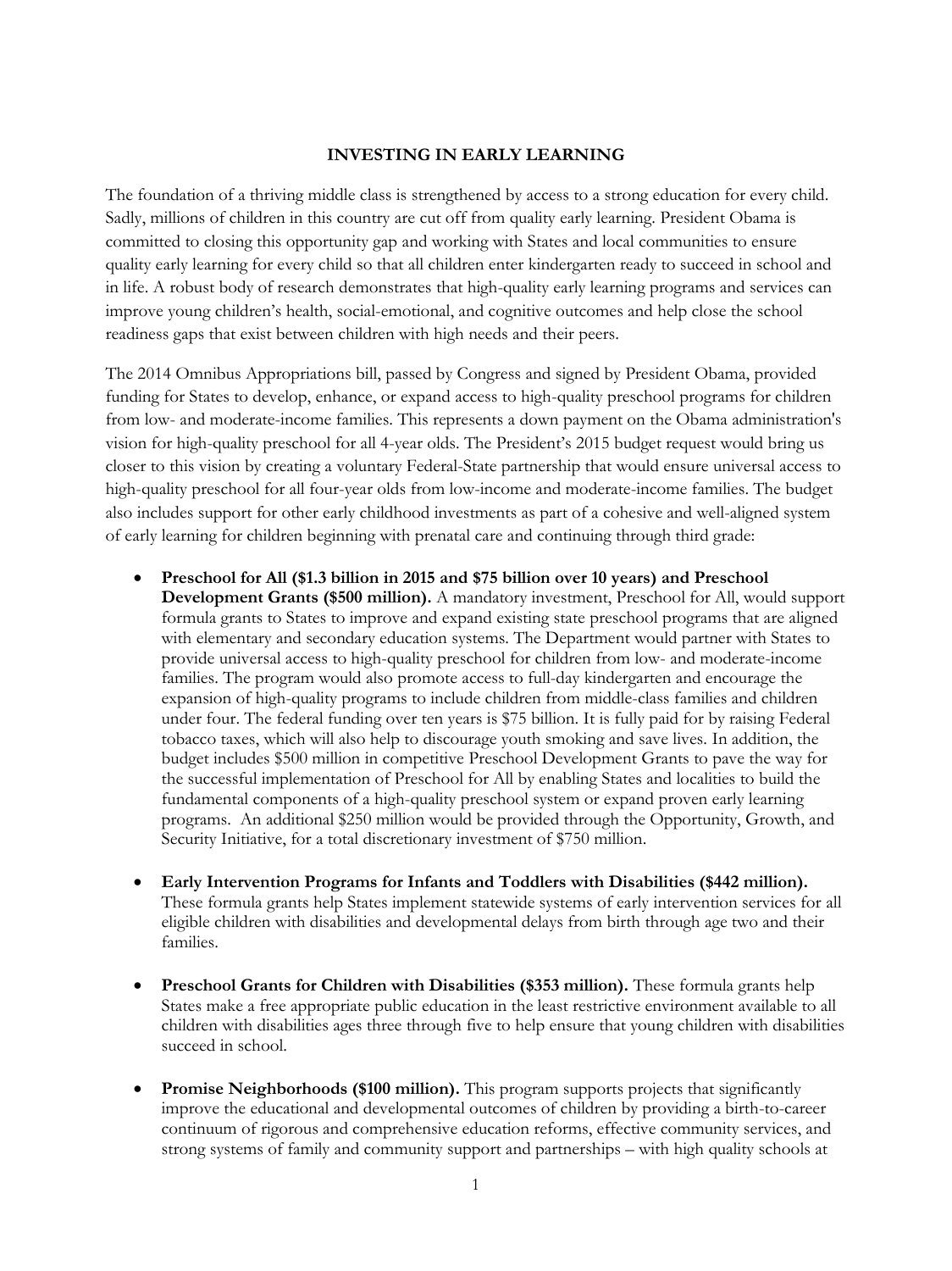the center. The Secretary may give priority to applicants that propose to expand, enhance, or modify an existing network of early learning programs and services to ensure that they are highquality and comprehensive for children from birth through the third grade.

 **Effective Teaching and Learning for Literacy (\$184 million).** This program would provide competitive grants to State education agencies, alone or in partnership with other entities, in order to improve comprehensive State and local efforts aimed at improving literacy instruction, especially in high-need schools for children and youth from preschool through grade 12.

*In addition, the Department would maintain significant investments in programs that can be used to improve the outcomes for young children and lay the foundation for school success. Funds from the following programs may be spent on preschool-aged children:* 

- **College- and Career-Ready Students (\$14.4 billion)** (formerly Title I Grants to local education agencies)**.** Since the enactment of the Elementary and Secondary Education Act (ESEA) in 1965, Title I funds have been available to provide services to eligible children birth to school entry. The Administration encourages districts and schools to use existing flexibility to invest Title I funds in high-quality preschool programs for eligible children, joint professional development for school staff and the early learning workforce, and coordination with early learning programs and services. In October 2012, the Department published non-regulatory guidance to assist States and local school districts in using Title I, Part A funds to implement high-quality preschool programs.
- **School Turnaround Grants (\$506 million).** This program provides support to States and districts as they implement rigorous interventions in their persistently lowest-performing schools. The Administration believes that implementing a high-quality preschool program designed to improve the cognitive, health, and social-emotional outcomes for children with high needs can be an important element of school reform.

*The Department of Education, together with the Department of Health and Human Services, will continue to work to expand and improve the quality of services for young children and their families, and will work to disseminate the lessons learned to support the implementation of early learning reform across the Nation. Additionally, the Department of Health and Human Services is also requesting funding for the following programs:* 

- **Head Start (\$9.7 billion).** The program would continue to provide grants to local public and private non-profit and for-profit agencies to promote school readiness by enhancing the social and cognitive development of children through the provision of educational, health, nutritional, social and other services to disadvantaged children and families. This request continues to include \$25 million to support implementation of the Designation Renewal System (DRS), to minimize disruption of services to Head Start children and families during the transition period to new Head Start providers. The \$650 million in the base Budget and \$800 million in the Opportunity, Growth, and Security Initiative will provide for Early Head Start-Child Care Partnerships that support the creation of provider networks with center-based and family child care providers that meet Early Head Start Program Performance Standards to provide full-day, full-year high quality slots to a total of more than 100,000 children.
- Child Care and Development Fund (\$6.1 billion). The FY 2015 request for CCDF is \$6.1 billion, including \$2.4 billion in discretionary funding for CCDBG (+\$57 million) and \$3.7 billion (+\$750 million) for the mandatory Child Care Entitlement to States. It is an \$807 million increase above the FY 2014 enacted level. The request provides a total increase of \$6 billion over five